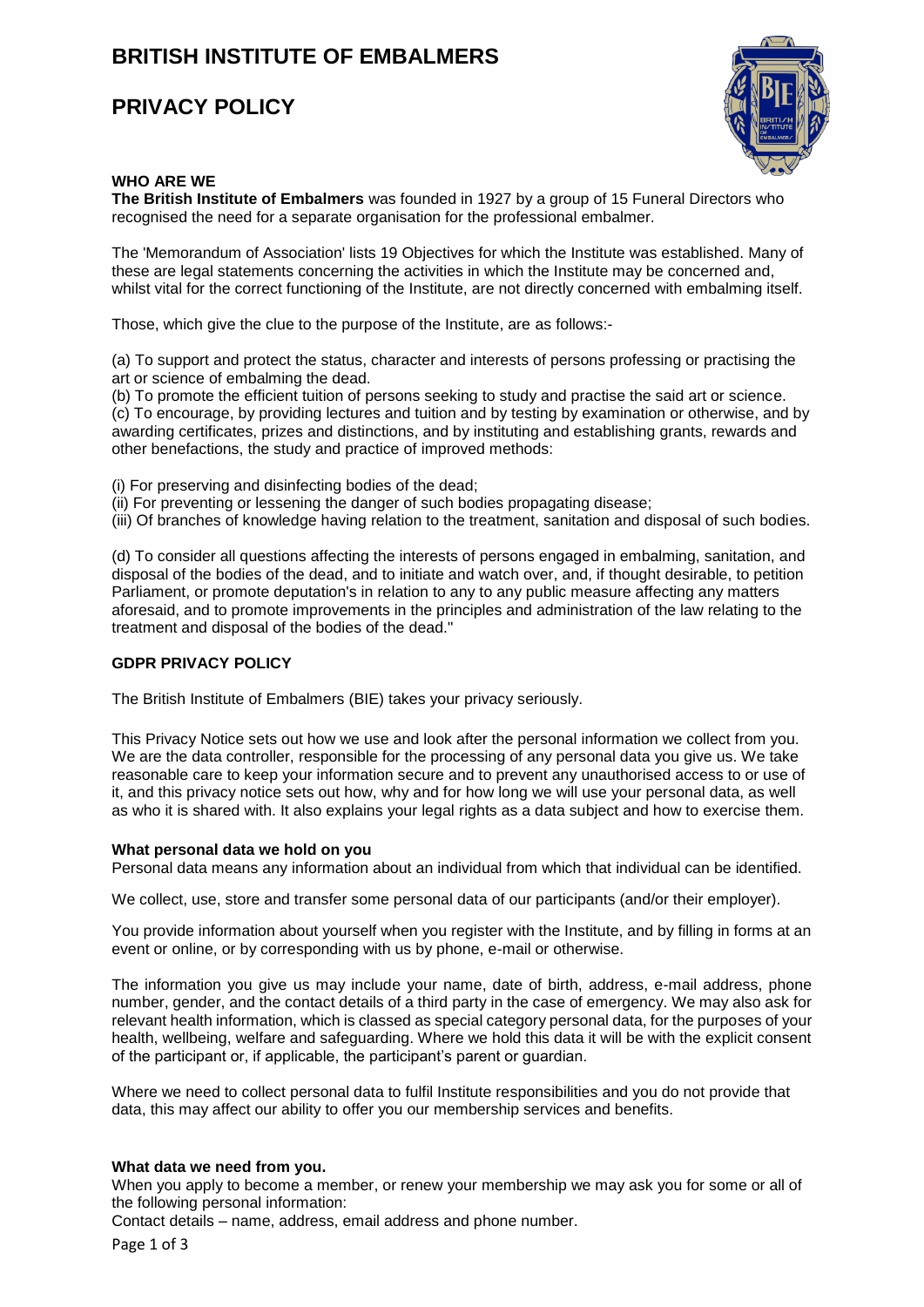- Date of birth to calculate membership eligibility.
- Payment details bank account number, sort code and card details.
- Participation details other clubs, License numbers.
- Equality information sex, gender, disability, ethnic group and religion.
- Safety and emergency details next of kin, spouse.

If you do not provide us with all the personal information that we need, this may affect our ability to offer you our membership services and benefits.

## **Why we need your personal data**

We will only use personal data for any purpose for which it has been specifically provided.

The reason we need participants' and members' personal data is to be able to run the BIE and arrange events; to administer memberships, and provide the membership services you are signing up to when you register with the Institute. Our lawful basis for processing your personal data is that we have a contractual obligation to you as a participant or member to provide the services you are registering for.

We have set out below, in a table format, a description of all the ways we plan to use your personal data, and which of the legal bases we rely on to do so. We have also identified what our legitimate interests are where appropriate.

| <b>Purpose/ Processing Activity</b>                                                                                                                                                                                   | Lawful Basis for processing under<br>Article 6 of the GDPR.                                                                                                                                            |
|-----------------------------------------------------------------------------------------------------------------------------------------------------------------------------------------------------------------------|--------------------------------------------------------------------------------------------------------------------------------------------------------------------------------------------------------|
| processing membership forms and payments/subs. and<br>student registration                                                                                                                                            | Performance of a contract                                                                                                                                                                              |
| Set up an online membership account enabling you to<br>manage your membership and communication<br>preferences.                                                                                                       | Performance of a contract                                                                                                                                                                              |
| organising meetings, conferences and other Institute<br>events                                                                                                                                                        | Performance of a contract                                                                                                                                                                              |
| sending out BIE information and updates                                                                                                                                                                               | Performance of a contract                                                                                                                                                                              |
| sharing data with BIE accredited tutors, International<br>Examination Board of Embalmers and our Charitable<br>Trust                                                                                                  | Performance of a contract                                                                                                                                                                              |
| sharing data to respond to and investigate your questions,<br>comments, complaints, concerns or allegations                                                                                                           | Performance of a contract                                                                                                                                                                              |
| we may be required to share personal information with<br>statutory or regulatory organisations. Such organisations<br>include the Health and Safety Executive, Police, HMRC<br>and overseas government organisations. | BIE has legitimate lawful obligation to<br>comply with statutory regulations                                                                                                                           |
| sharing data with committee members to provide<br>information about BIE activities, membership renewals or<br>invitation to social events.                                                                            | The BIE has a legitimate interest to<br>maintain membership correspondence for<br>BIE to provide you with news and updates<br>about fellow members, events and<br>meetings                             |
| sharing data with third party services or facility providers.                                                                                                                                                         | The BIE has a legitimate interest to run<br>the Institute efficiently and as it sees fit.<br>Provision of some third party services is<br>for the benefit of the BIE, participants and<br>its members. |
| Sharing data with 3 <sup>rd</sup> party printing and distribution<br>service.                                                                                                                                         | The BIE has a legitimate interest to<br>facilitate printing and distribution of 'The<br>Embalmer', the members quarterly<br>magazine                                                                   |
| Raise Awareness of the BIE's activities by capturing<br>photos, videos, live streaming at events.                                                                                                                     | The BIE has a legitimate interest to use<br>this for promotion, education and<br>development purposes.                                                                                                 |
| To ensure we understand possible health risks.                                                                                                                                                                        | Consent. We will only process details on<br>your medical history with your consent.ie<br>dietary needs                                                                                                 |

**Other uses of your personal information.**